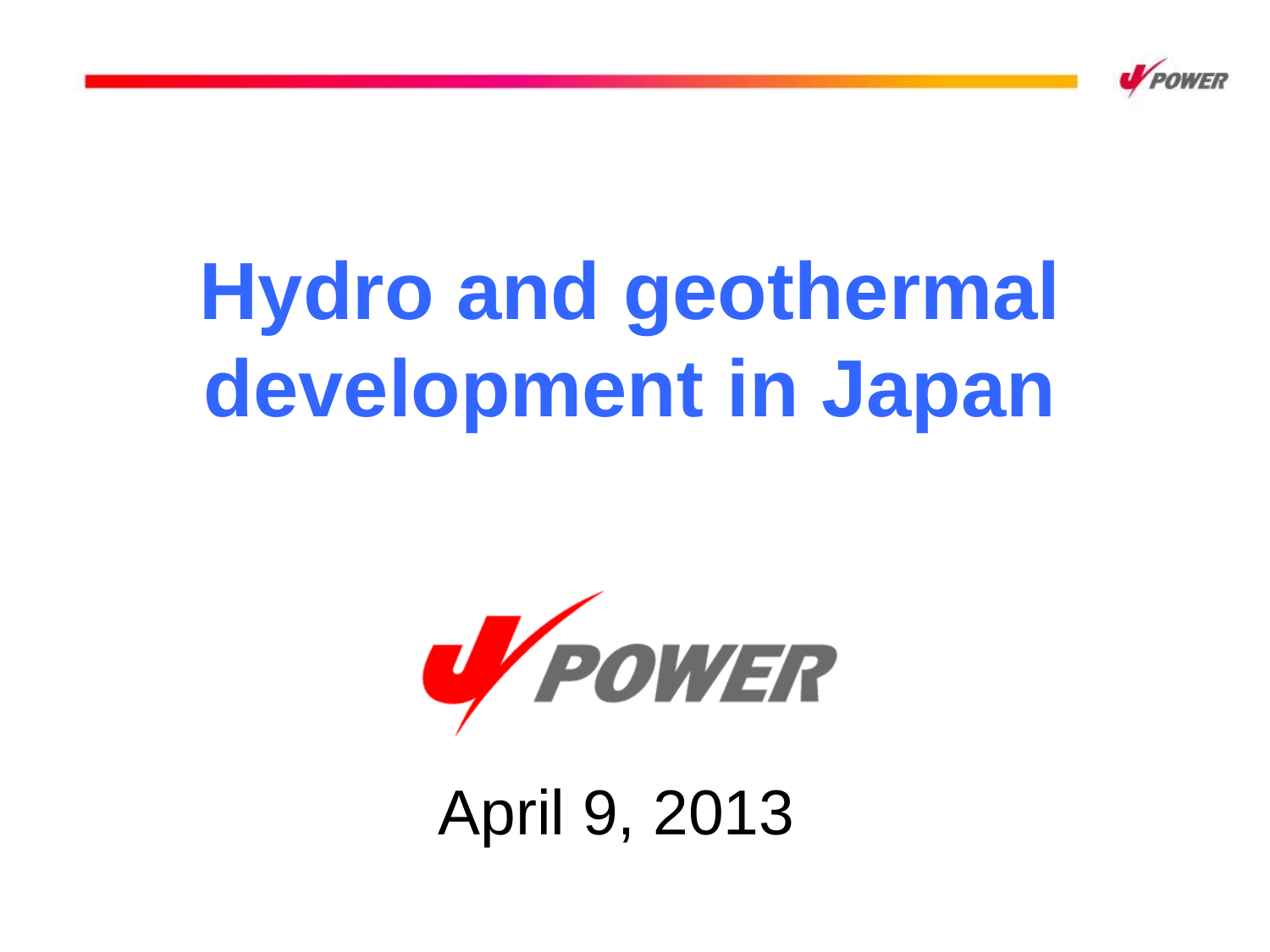## **Hydropower Generation in Japan**

- Japan has a potential of 34.7GW of hydroelectric power
- Conventional hydropower represents generation capacity of approx. 10% (21GW)



Source: Ministry of Economy, Trade and Industry (METI) *Dengen Kaihatsu no Gaiyou 2010*

**POWED**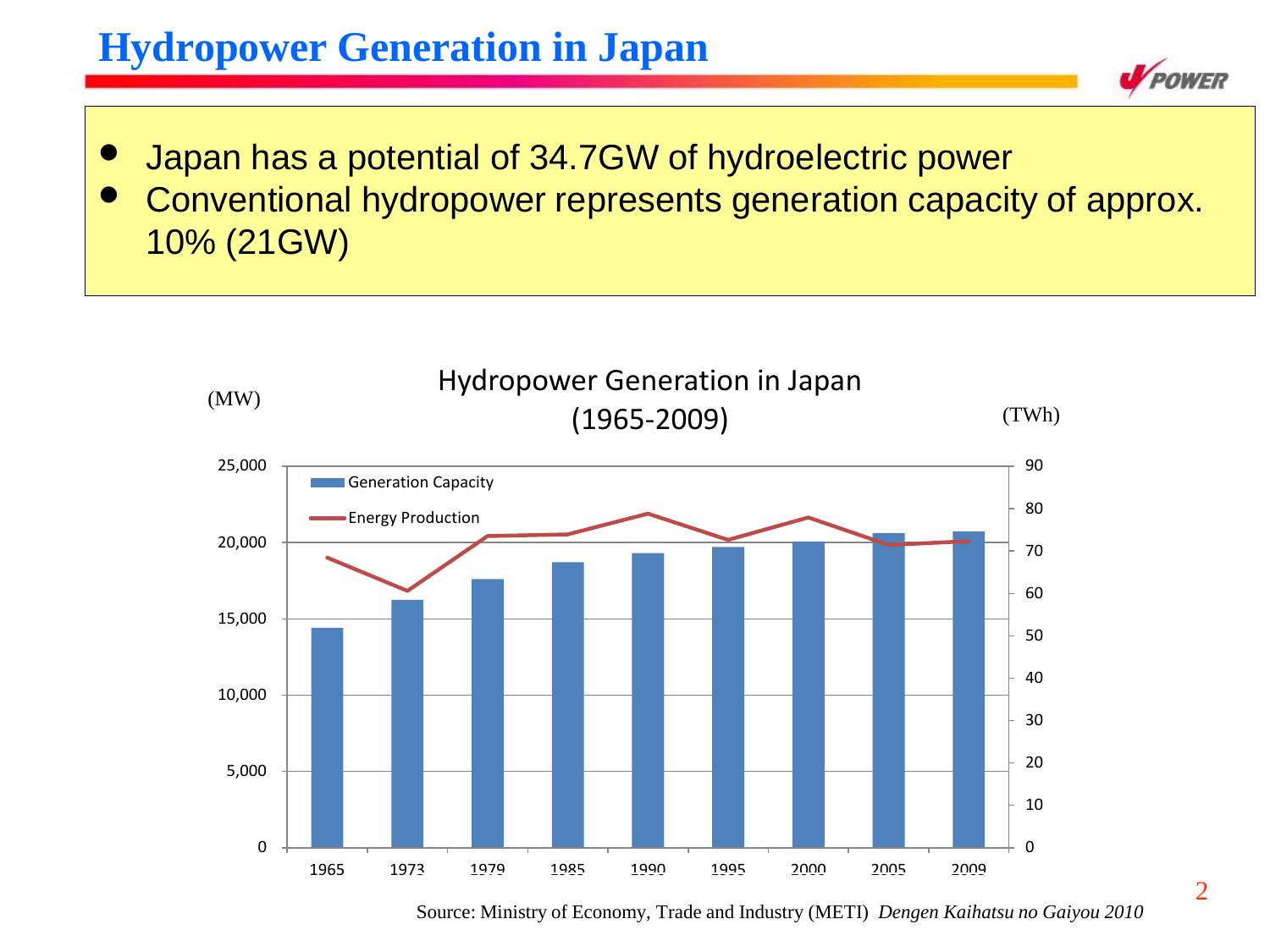# **Development of Hydropower Generation in Japan**



- Larger scale sites  $(>30$ MW) have already been developed
- Previous subsidies and RPS schemes were not enough to promote development of smaller sites

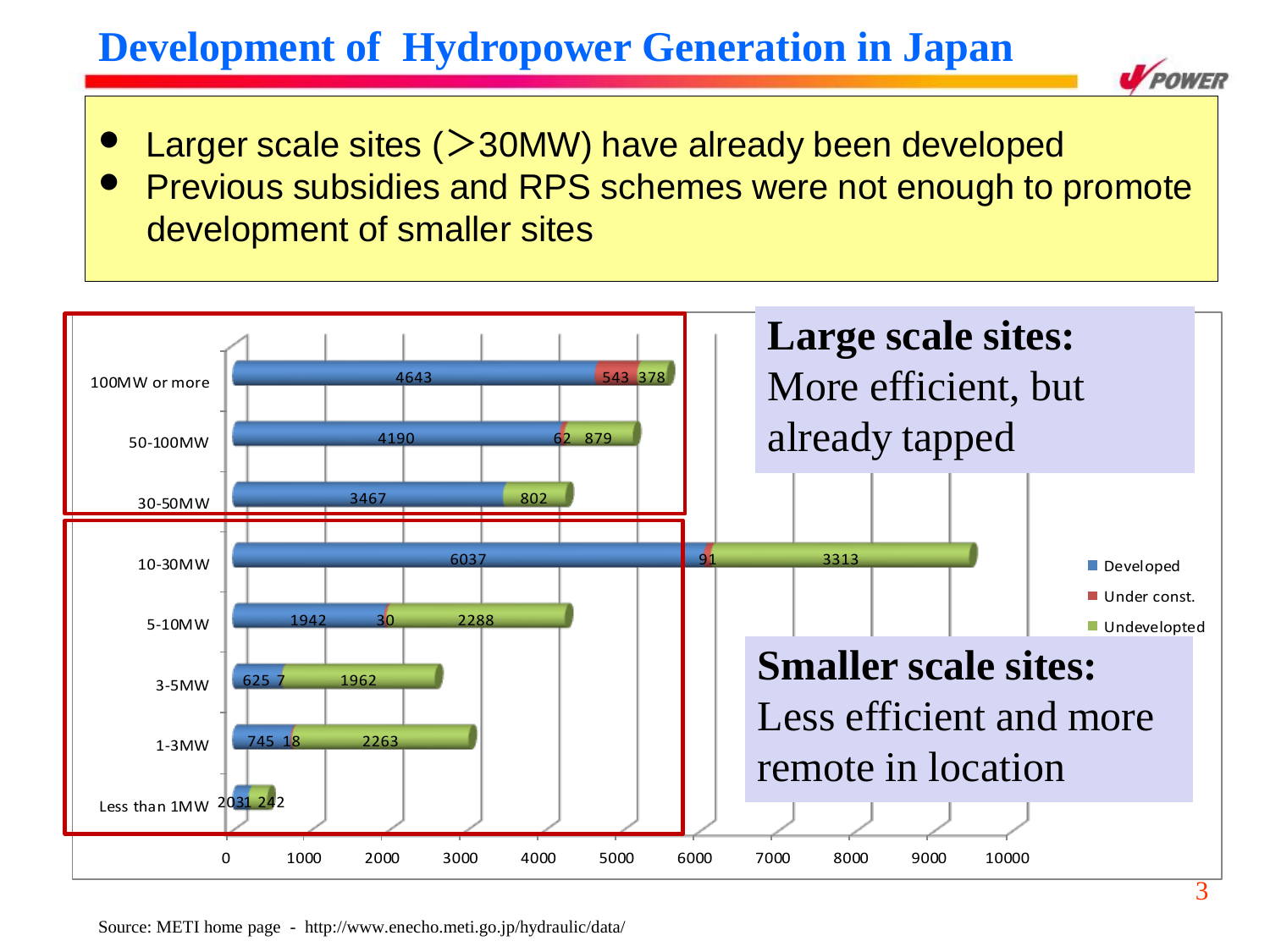# **FIT and other ways to support Hydropower Projects**



- FIT scheme (July 2012) is expected to suit smaller-scale sites
- Other incentives and further deregulation would promote development

| <b>FIT Scheme</b>    | • FIT scheme to support development cost                          |  |  |
|----------------------|-------------------------------------------------------------------|--|--|
| <b>Incentives</b>    | • Preferential taxation and loan schemes                          |  |  |
| <b>De-regulation</b> | • Clarification of licensing criteria regarding water rights etc. |  |  |

#### **Purchase rate and duration set for Feed-in-Tariff (FY2012)**

Rate :  $1\$  = 95 JPY

| <b>Procurement category</b> | <b>1MW</b> or more but<br>less than 30MW | 0.2MW or more but<br>less than 1MW | <b>Less than 0.2MW</b> |
|-----------------------------|------------------------------------------|------------------------------------|------------------------|
| Tariff (exclusive tax)      | 25.3 US cents/kWh                        | 30.5 US cents/kWh                  | 35.8 US cents/kWh      |
| Duration                    | 20 years                                 | 20 years                           | 20 years               |

4

Source: METI Feed in Tariff Summary (Updated July 2012) www.meti.go.jp/english/policy/energy\_environment/renewable/pdf/summary201207.pdf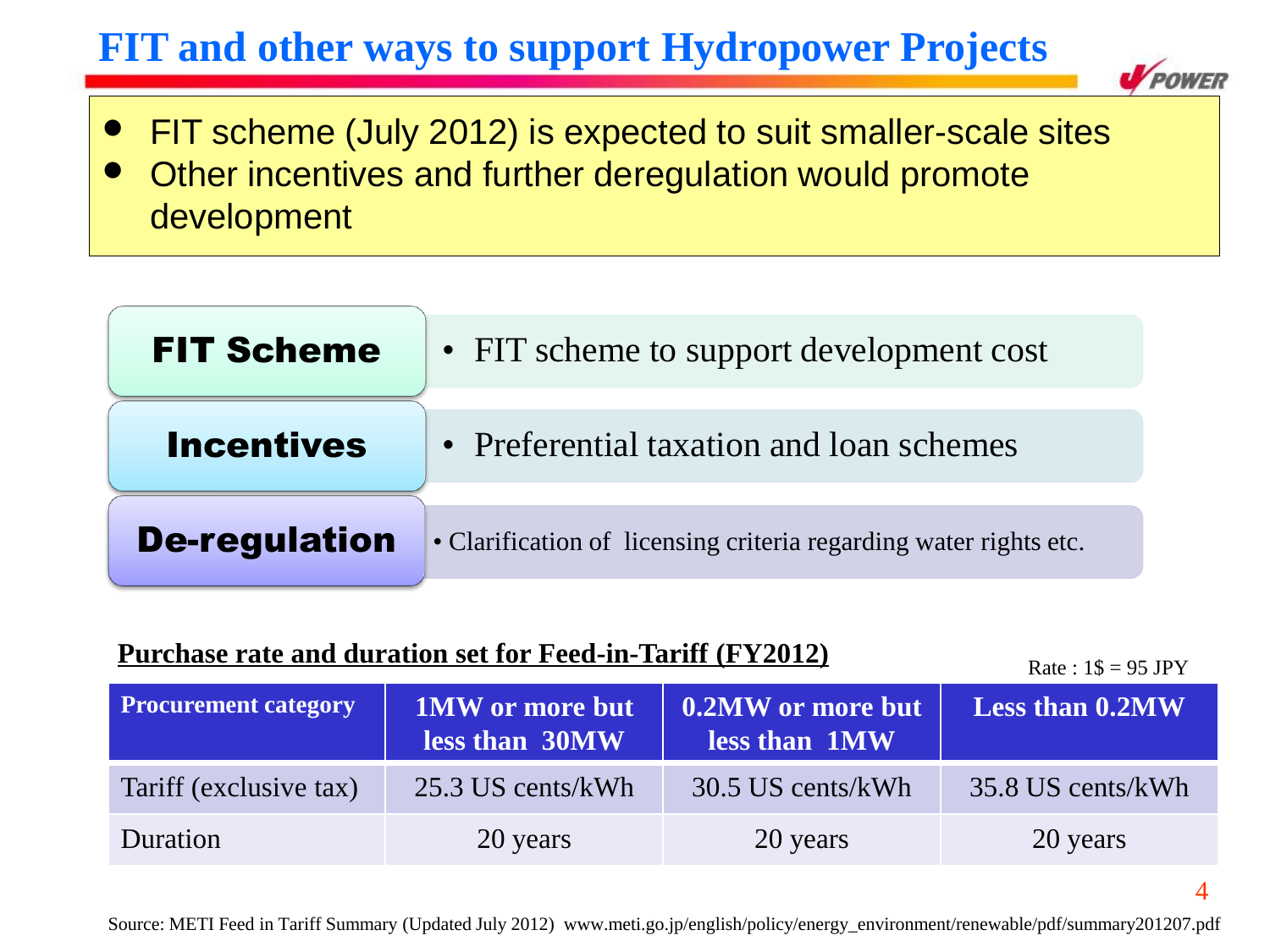#### **Feature s of Geothermal Power Generation**

- Japan ranks 3<sup>rd</sup> in the world for potential geothermal resources
- Geothermal power accounts for 0.2% of total capacity and 0.3% of generated electricity in Japan
- No new capacity has been added since 1999



Sources:

Potential Resources : Preliminary report by a committee regarding geothermal, published Aug. 2009, Agency for Natural resources and Energy. Installed Capacity *: Chinetsu hatsuden-no Genjo to Dohko*, 2009, by Thermal and Nuclear Power Engineering Society

Federation of Electric Power Companies of Japan (FEPC)  $\overline{5}$ Source: *Denki Jigyo Binran 2011,* compiled by



0

500

1,000

1,500

2,000

2,500

3,000

3,500

4,000

(GWh)